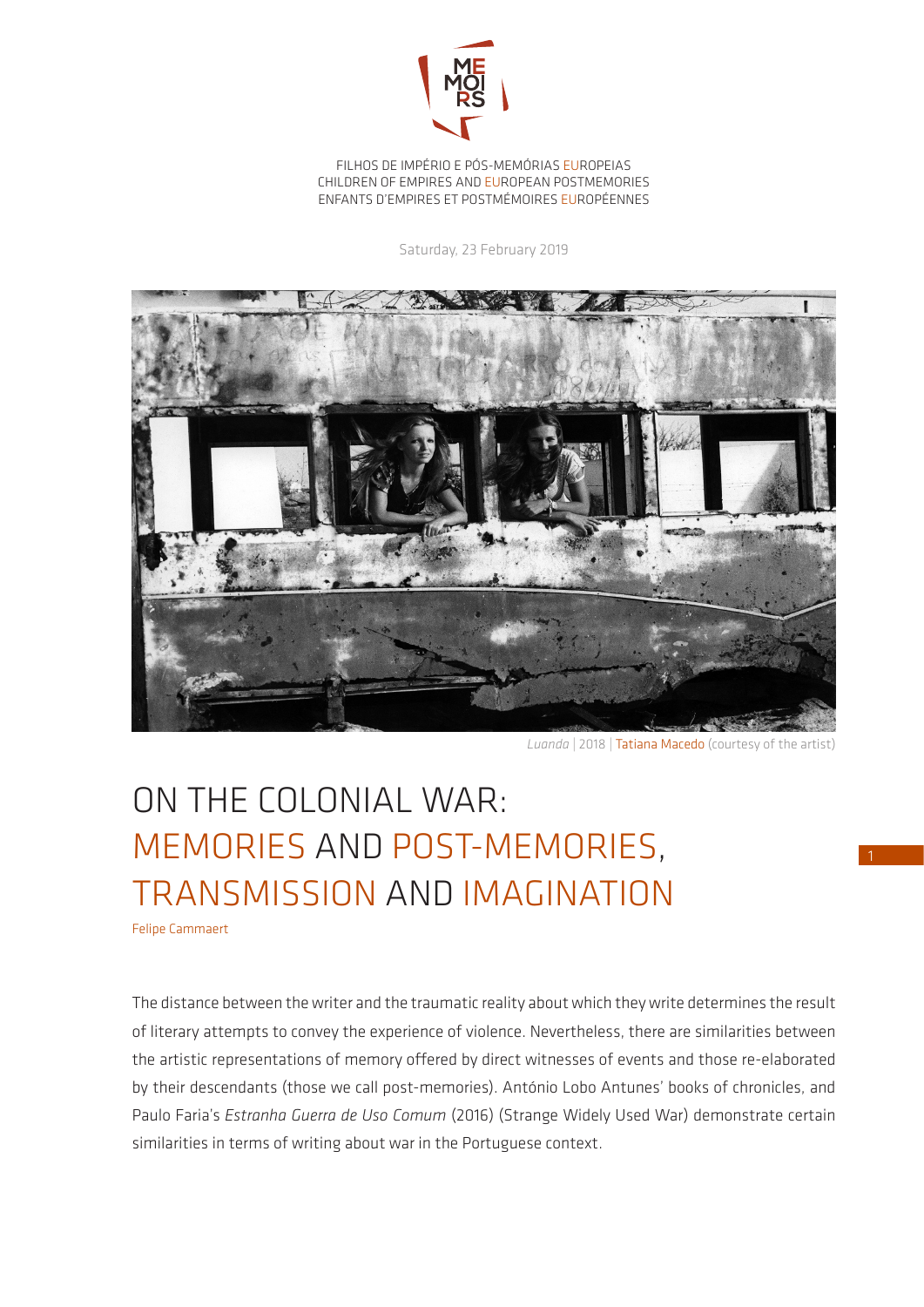

Although the theme of the colonial war cuts through all Lobo Antunes' fiction, few of his chronicles address this central episode of his writing career. Apart from *Cartas da Guerra* (Letters of War), published by his daughters in 2005, only scattered mentions of the twenty-seven months that Lobo Antunes lived in Angola during its independence struggle appear in the chronicles. There are, however, at least two of those in which the traumatic experience of the colonial war brutally erupts into the writer's consciousness. In *Emília e Uma Noites* (Emilia and One Nights), written in 1995, the reality of war transforms - and even derails - the writing process. At the beginning and end of the story, the memory of Angola appears with such force that it erases any other writing project:

> Sorry, I was going to give you a story called Emilia and a few nights, and without knowing why, Angola hit me with all its strength. I do not know how to explain it: it had not happened to me for many years, I thought I was free, I thought I had a certain peace but now I who do everything slowly, particularly choosing words, now I'm moving my hand over the paper so quickly and so angrily, I'm not going to correct a syllable, not even a comma, or even reread it [...] It was 24 years ago, damn it. In 1971. (1)

It is as though the nature of these memories of Angola forces the methodical work of writing to give way to the bursting-out of a past that cannot be described in the same words as the so-called "literary" themes.

We see the same thing even more strongly a few years later in the chronicle entitled *078902630RH +*, from 2006:

> And suddenly it returns, like wanting to be sick, the same nausea, the same malaise, the same disgust. […] I cannot forget. [...] Because the day I forget someone should chuck my medal into the first coffin they find. I'm writing badly because I am writing with my finger on the earth. It's not a chronicle, it's not vomit, maybe they are commonplaces, but it doesn't matter. I was there. I saw. I'm not trying to make art, to bring beautiful things into line. Right now I'm not a writer: I'm an officer of the Portuguese army. (2)

Faced with the traumatic memory of the colonial war, literary making is put on hold by the need to avoid forgetting. For Lobo Antunes, the difficulty making the testimony sometimes means that the writing of a story becomes a site of a confession that cannot be communicated through fiction. These two texts both affirm how complex it is, for someone who lived the traumatic experience directly, to verbalize an indelible memory in its raw state, for all that the writer has a whole range of artistic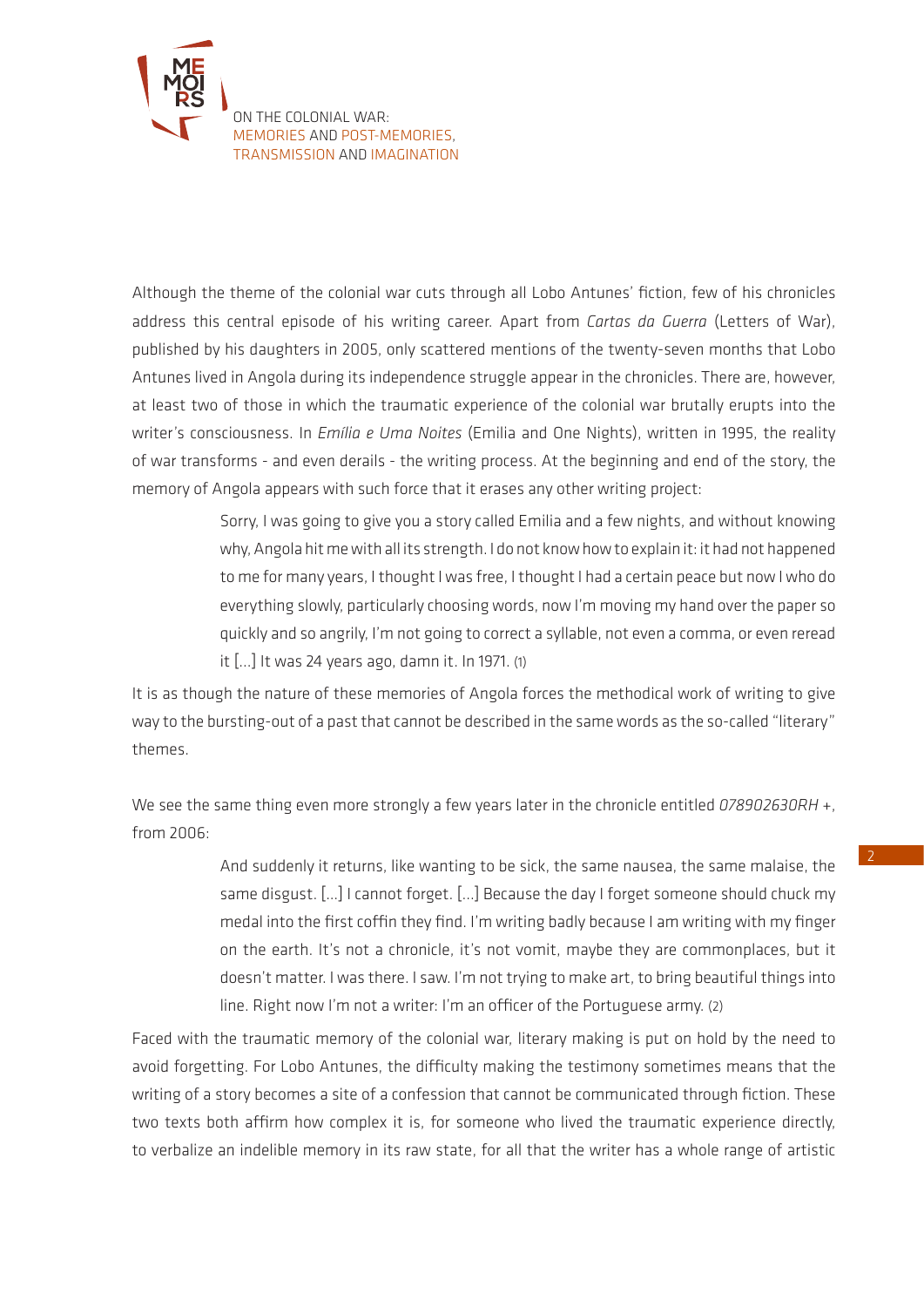

resources available to represent real horror metaphorically.

The challenge of this constrained silence seems to remain when the memory of the colonial war is transmitted to its heirs, that is, to the second generation comprised of these witnesses' children, although they themselves do not have "ownership of the experience"  $(3)$ . The children of war, and especially the specific category of people who "enter in public space into what could be a possible dialogue with a memory that is at once strange and also deeply marked by family life,"(4) face the same difficulty in transposing into text the traumatic experience they inherited directly or indirectly from their parents. Similarly disrupted acts of writing attend the post-memory of the colonial war, staged by the descendants of war's direct actors.

Paulo Faria's novel is an attempt to settle scores with a father figure through writing. The narrator, the son of a doctor from the Portuguese Armed Forces, revisits family memories of Africa during an investigation carried out after his father's death. The book alternates between testimonies of his father's fellow soldiers in the colonies (testimonies which structure the story's plot) and the narratorson's letters (written in the first person) to his absent parent. Beyond the autobiographical dimension of this work, what interests me here is the way in which the son re-elaborates his father's painful and silent legacy into a narrative puzzle that juxtaposes others' voices and opinions with fragments of family memory. The result is a remarkable staging of the post-memory of the colonial war, in which the heir occupies a central place in the *ex post facto* verbalization of an experience that - up to that point – belongs to other people.

In the second letter, Faria's narrator confesses how upset he is about his father's absence, whilst also revealing the complexity of his initiative. "I am eager to know the stories precisely *because* you are no longer here to tell them," we read (page 55). When he writes to his father, the narrator is able to identify the different layers that comprise the piecing together of inherited memory:

> In your head, the stories you told, those about Africa and the others, that you repeated so often, had a fixed structure, a perfect architecture that didn't allow reversals or jumps. [...] There were stories from Africa that had something Borgesian about them, sprinkled with magical realism, stories that I don't remember hearing you tell in person, that perhaps I heard second-hand from my mother, that perhaps I myself even invented in my childish reveries. Those stories had a level of detail I do not remember the others, those with an origin certificate, having. (5)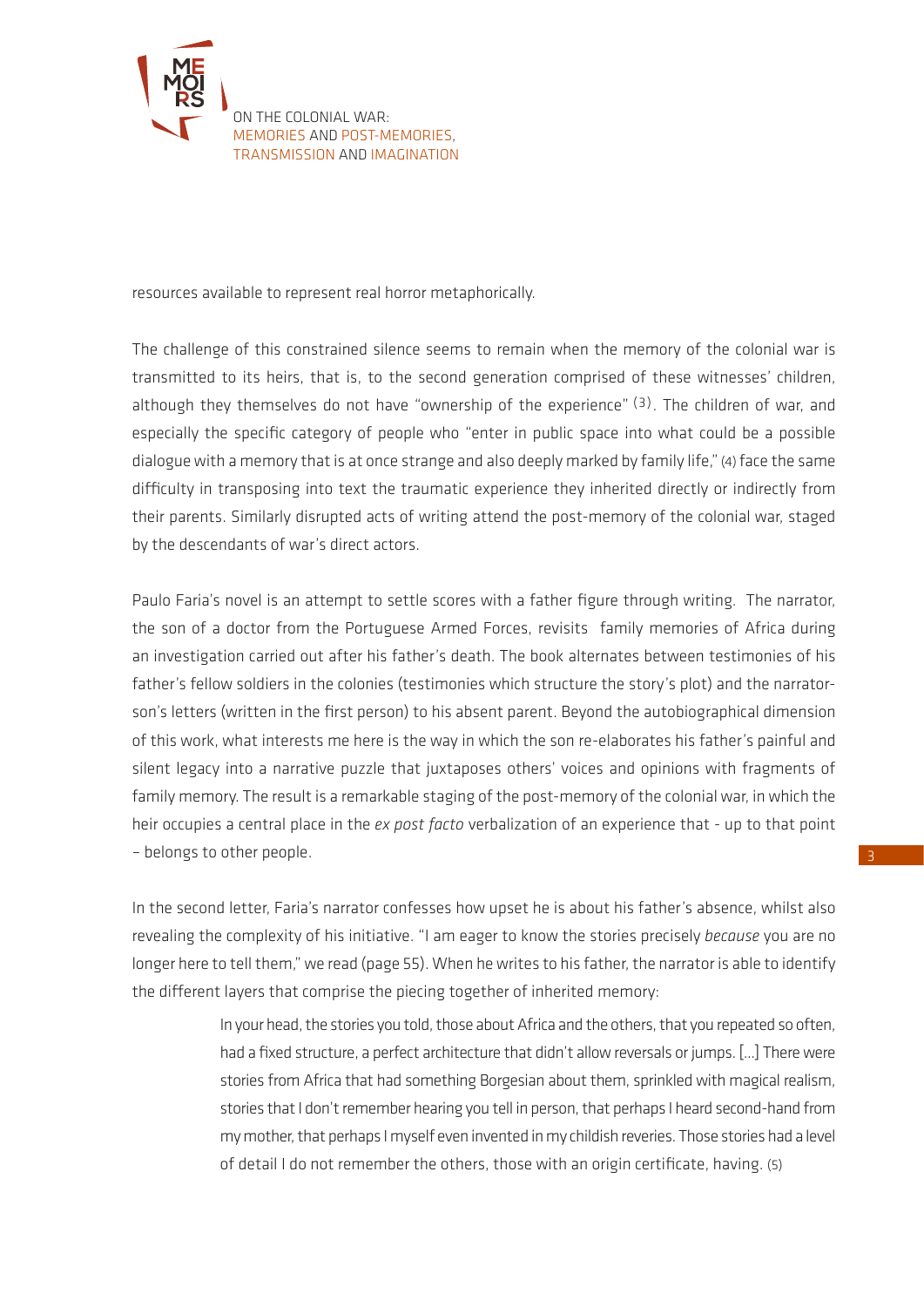

In these reflections, the narrator of *Estranha Guerra de Uso Comum* shows considerable lucidity about receiving a testimony that has been mediated and transmitted in his family. He distinguishes clearly between the father's stories, which are clearly defined, and other, more intimate stories, that are therefore subject to a (conscious or unconscious) personal construction. Indeed, this second type of memory is produced by acts of imagination the speaker associates with fiction (in his reference to Latin American literature). In this sense he assigns greater agency to the person intervening and reworking the memory. In post-memory writing, the issue is not only the difficulty of articulating trauma through fiction, but rather of ensuring it is transmitted. This represents a characteristic act of "*mnemonic imagination*", to repurpose Keightley and Pickering's (6) phrase.

In the case of literature, the issue of fictional invention remains present in the temporal gap between the memories of actors in the colonial war (direct witnesses) and those reformulated by the second generation (indirect testimonies). If the representations of the war in Lobo Antunes' chronicles show the difficulties of dealing with traumatic memory, the writing of Paulo Faria reveals an increased awareness of the powerful role of literature in reconstituting and reappropriating someone else's memory. Perhaps post-memory literature will be able to offer new perspectives on colonial trauma. In these new narratives written by descendants, the duty of memory is not fulfilled by direct witnesses but retains the feeling of "writing with a finger on the ground" of which Lobo Antunes spoke.